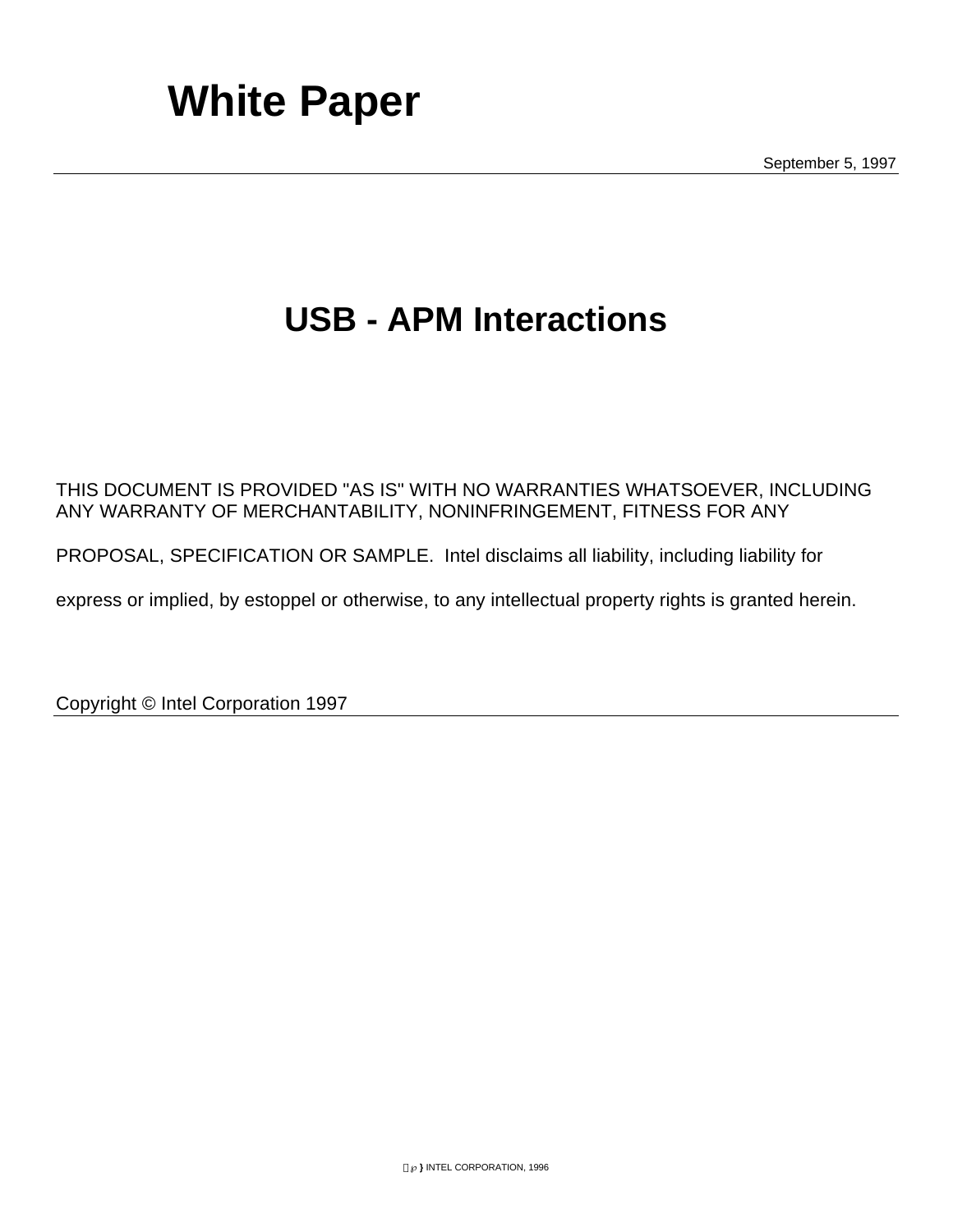## **USB - APM Interactions**

#### **I. APM and USB**

Personal Computers today primarily follow the Advanced Power Management (APM 1.2) specification to perform platform power management. APM implementations have traditionally relied on hardware monitoring to determine how to manage the system. The Universal Serial Bus (USB) technology is now becoming an integral part of the PC platform. USB is one of the first I/O ports where several types of devices can be connected simultaneously. These devices range from keyboards to printers to video cameras. USB also relies heavily on system software to transfer the data correctly between the device and application programs.

This paper discusses the interactions between APM and USB, why the current implementations may not function efficiently together, and what can be done in the system to enable them to work together. The operating system covered in this paper is OSR2.1, the version of Microsoft Windows 95 that supports USB. It is expected that the new version of Microsoft Windows (Windows 98) will fix all of the issues described below.

The interactions described below (sections IV through VI) may or may not be issues for specific OEMs. OEMs have to decide whether or not these interactions are a problem, and then decide which solution best suits their needs.

#### **II. APM (Advanced Power Management) Background**

APM 1.2 provides an industry specification for implementing power management in the PC environment. The specification documents the BIOS calls and software interface for handling power management events and putting APM enabled hardware into a power managed state after an interval of system inactivity. The specification does not document exactly what constitutes "system inactivity". This is left to the OEM to decide.

Systems typically measure "activity" by monitoring interrupt assertions or accesses to specific IO locations. The theory is that if devices are asserting their interrupt, or device drivers are accessing their devices then the system is "active". Most notebooks are designed to automatically suspend when no system activity is detected. A typical suspend sequence is described in the steps below. Note that this is a high-level description of the suspend sequence and doesn't cover every detail.

- 1. Once the system has determined it is inactive, it notifies the O/S through an APM request This notification is provided through a well-known APM BIOS interface, that the OS polls every second.
- 2. The OS power driver (VPOWERD) polls this APM BIOS function periodically (every second) looking for suspend requests.
- 3. When the OS detects an APM suspend request, the OS sends messages to all drivers and applications asking them if it is OK to suspend. If a driver or application rejects the suspend request, then the OS clears the APM suspend request, notifies drivers and applications that the suspend has failed, and then proceeds normally.
- 4. If nothing rejects the suspend request, then the OS sends another message to all drivers and applications telling them a suspend is going to happen. This gives the drivers and applications an opportunity to save any state that they may require when resuming.
- 5. The OS suspends the machine by calling another APM BIOS function. The APM BIOS then does the machinespecific sequence for suspending the machine.

While the machine is suspended, it monitors 'activity' to determine when to resume. The 'activity' that is monitored varies from machine to machine and can also vary depending on how 'deeply' the machine is suspended. For instance, a machine that has done a powered-off suspend (suspend with power removed from the chipset), may only resume when a specific button is pushed (or the lid is opened in the case of a notebook). A machine that has done a powered-on suspend (suspend with power left on the chipset), may be able to resume on interrupt activity, such as modem, keyboard or Cardbus. A typical resume sequence is described below.

- 1. Machine HW detects that a resume should occur. This could be a button press, a lid opening, or an interrupt asserted.
- 2. The APM BIOS puts all APM controlled HW back into the same state that it was in before the suspend. For a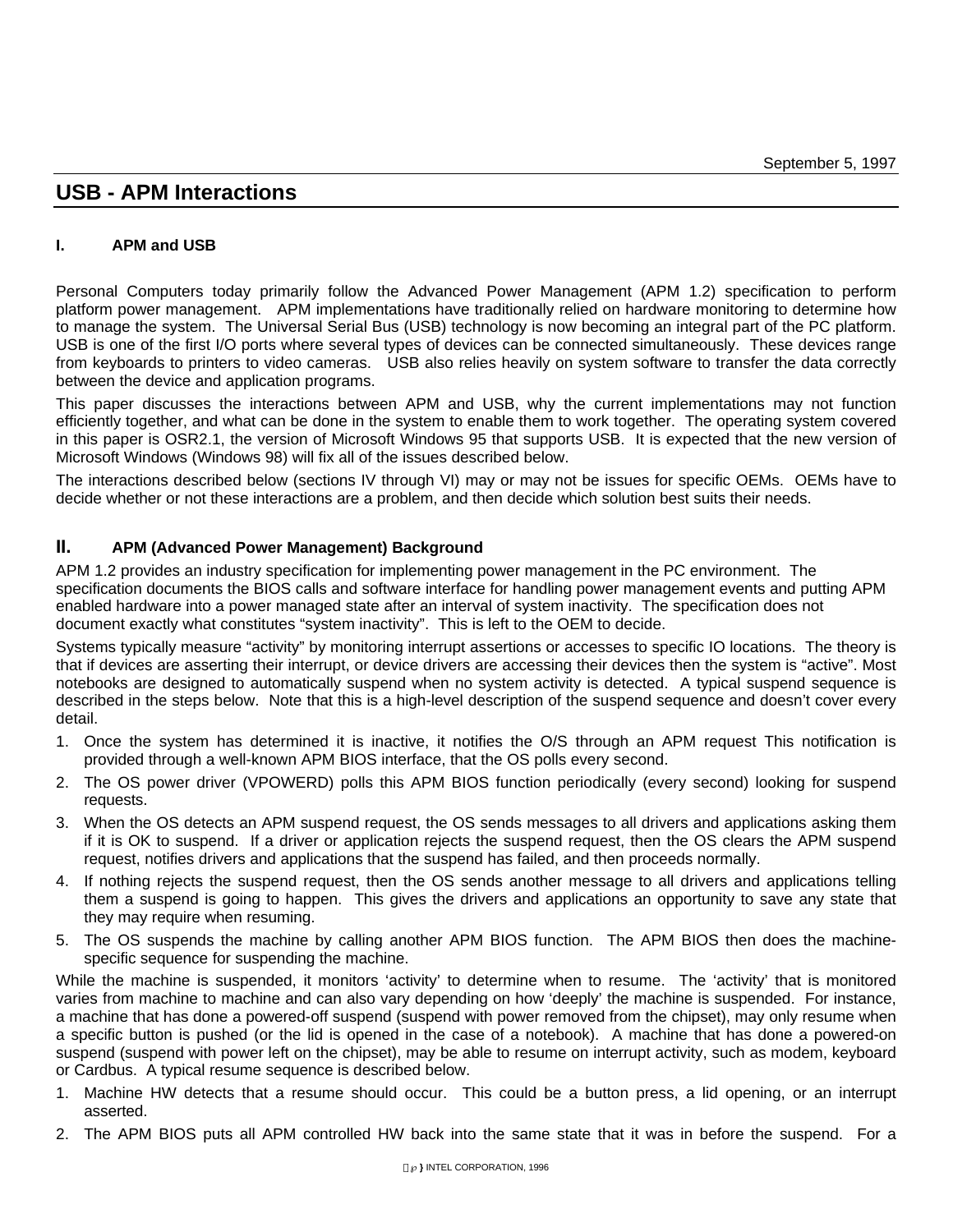powered-off suspend, this may mean re-initializing the device. The pre-suspend memory image is restored.

- 3. The OS starts running again, does OS specific initialization, and sends resume messages to all drivers and applications.
- 4. Drivers and applications can restore any state they need to continue operation.

The descriptions above indicate that device drivers and applications can take quite an active role in suspend and resume sequencing. In reality, most drivers and applications just ignore the power management messages.

#### **II. USB – APM Interactions**

A problem with the traditional hardware monitoring model arises because of the diversity of devices that may be connected to USB. Some of these devices (such as keyboards and mice) need to be monitored for activity with respect to system activity, and some (such as video cameras) may or may not. It depends on how a particular device is being used at a particular time.

For example, if a system has a USB keyboard attached, it should not automatically go into a power managed state if the user is typing, therefore USB activity should be monitored for system activity.

If a system has a USB video camera attached, it may be desirable to allow the system to go to sleep even though the video camera is transmitting a continuous stream of data.

If a system has both a USB keyboard and USB camera attached, the issue gets more complicated. In this case, if USB activity is monitored, the system will never go to sleep because the camera constantly transfers data. If USB activity is not monitored, the system can go to sleep while the user is typing on the keyboard. The USB system hardware cannot differentiate at the hardware level what USB device generated the data, all it can see is whether USB activity occurred or not.

#### **III. Suspend Issues**

l

There are two suspend issues associated with USB, depending on how system activity detection is configured on the machine. If the machine is configured to ignore USB interrupts and USB IO accesses as system activity, then the problem is **Unwanted Automatic Suspends.** This means that a USB device could be in use and yet the system believes that the machine is inactive and will request a suspend. If no drivers or applications reject this suspend request, then the machine will suspend.

If the machine is configured to recognize USB interrupts or USB I/O accesses as system activity, then the problem could be that the **Machine Never Suspends**. This is because the shipping Windows 95 OSR2.1 USB host controller driver configures the USB host controller to generate interrupts and I/O accesses to the USB controller even when there is no USB traffic, whether a USB device is connected or not. Each one of these interrupts or I/O accesses is system activity so the system always thinks that there is 'activity' in the machine.

Depending on the specific platform and its intended usage, these issues may or may not be of concern. For instance, a server class machine that never suspends for other reasons (either APM is disabled, or there are other non-USB APM activities always occurring) isn't affected. For notebooks, especially when running on battery, never auto suspending is obviously a very large concern. A typical user model for notebooks does not have a USB keyboard or mouse in use when the machine is being powered by batteries. Since the integrated keyboard and mouse are not USB devices, system activity will be detected and unwanted suspends will not occur with this user model. For desktop machines, never suspending is probably a concern given the general 'power aware' status of most consumers (both corporate and home). Unwanted suspends on desktops may or may not be a concern depending on the likelihood of a USB device being used while no other APM system activity generating peripherals are used. $1$ 

There are several ways that suspend issues can be dealt with. The list below gives descriptions of ways to deal with the issues, including some assessment of what impact and effects each will have.

• **Live with a risk of unwanted suspends.** Configure the platform to ignore USB interrupts and IO accesses and rely on well-behaved USB device drivers. We believe the scope of the unwanted suspend problem is limited when device drivers are written correctly. Such a driver will reject suspend requests when the device is actively being used, and can accept suspend requests when the device is inactive. A disadvantage of this model is that battery low suspend requests will also be rejected. Section V of this paper provides some guidelines for device driver writers on how to manage suspend requests from the OS. Also realize that since USB interrupts are ignored, USB devices cannot wake the system up from a suspend.

 $1$  Most desktops ship with standard PS2 keyboards and mice, both of which generate APM events when used.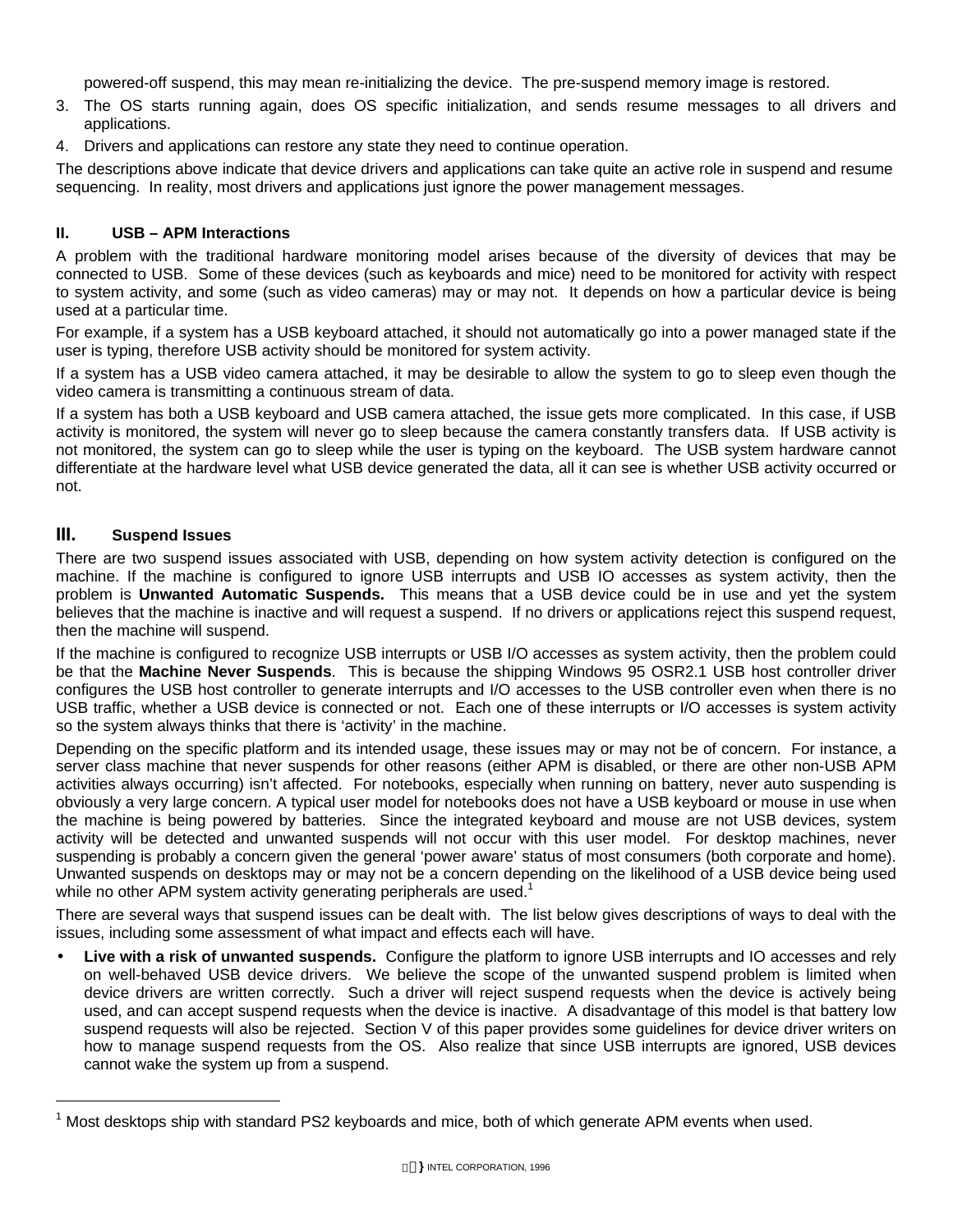There are still potential issues with USB keyboards and mice. In order to support user initiated suspends using the keyboard or mouse, device drivers for USB keyboards and mice would have to be designed to always accept suspend requests. This can cause a risk of an unwanted auto suspends when exclusively using a USB keyboard and/or mouse. The alternative case of having the keyboard/mouse driver reject suspend requests if the driver detects recent keyboard or mouse activity would cause the situation where a user could not use the keyboard or mouse to initiate a suspend request.

- **Live with never suspending because of inactivity.** Configure the platform to use USB interrupts or IO accesses as system activity and realize that the machine will never suspend due to inactivity. The user can still suspend the machine using a Suspend button or the Start->Suspend function on the Win95 desktop. If the suspend is a poweredon suspend, a wake event from a USB device will cause the machine to resume.
- **Acquire a modified platform specific USB host controller driver**. This driver should only generate interrupts and access specific IO locations when there is actual USB traffic. This option requires the machine to be configured to recognize USB interrupts or IO accesses as system activity in order to determine USB activity.

Both the PIIX3 and PIIX4 are PCI devices and could be configured to share an interrupt with another PCI device. If the system is configured this way (shared interrupts) then interrupts generated by the other devices will also be considered as system activity.

The PIIX4 has a fixed set of interrupts that it can monitor for system activity. If interrupt detection is turned on, any activity on any of these interrupts is considered APM system activity, and if interrupt detection is turned off, none of those interrupts are considered for system activity. If interrupts detection is used on PIIX4 systems there could be configurations where the CDROM driver or an IR driver consistently cause interrupts, resulting in a system that never suspends due to inactivity. (The CDROM driver polls the drive periodically if the auto-run feature is enabled, and the IR driver polls IR devices looking for input.)

The PIIX4 can also be configured to detect specific IO accesses and use those as system activity. This feature can be used to monitor USB activity by configuring the PIIX4 to monitor IO accesses to the USB host controller's Status register, which is at offset 0x02 in the host controller's assigned IO space.

- **Disable APM.** For systems where APM functionality is not needed, APM can be disabled. The obvious impact here is that the machine will never enter any low power states. Methods for disabling APM vary from platform to platform but can typically be done by BIOS Setup options.
- **Disable USB.** For systems where APM operation is paramount, and none of the previous solutions is acceptable, then the USB host controller in the system can be disabled. This has significant end-user impact since the system has USB connectors and yet they are not functional. This solution to the issue is discouraged.

#### **II? Resume failure after suspend (if USB controller is powered off)**

When a system suspends, and the USB controller is powered off as a result, the USB devices may not be correctly restored by the Microsoft USB host controller driver after resuming. This makes USB devices unusable after the resume until they have been unplugged and replugged. The reason that the devices are not correctly restored is that the host controller driver is not aware that the host controller and the USB devices lost power. The system BIOS can leave certain registers in the host controller un-initialized, and the host controller driver will detect this and know that the host controller lost power. The host controller driver will then properly initialize the USB devices.

The specific registers that the BIOS should not restore during the resume process are:

- The Interrupt Mask register at offset 0x04 in the host controller's IO space, and
- Both Port Status and Control registers at offsets 0x10 and 0x12 in the host controller's IO space.

### **II? Stop Clock problem**

Stop clock and stop grant are low power CPU power modes. Stop grant is less aggressive, resumes instantly, and does not affect other system activity. The CPU dissipates approximately one watt (1.0 watts) when in stop grant mode and resumes within a few clock cycles. Stop clock is more aggressive, dissipating forty milli-watts (0.040 watts) and requires approximately 1 millisecond to resume. When in stop clock mode, the CPU's clock is off, and no snooping can occur. Thus, no bus master activity can occur during stop clock.

The standard operation of the USB host controller is to access memory as a bus master every millisecond looking for